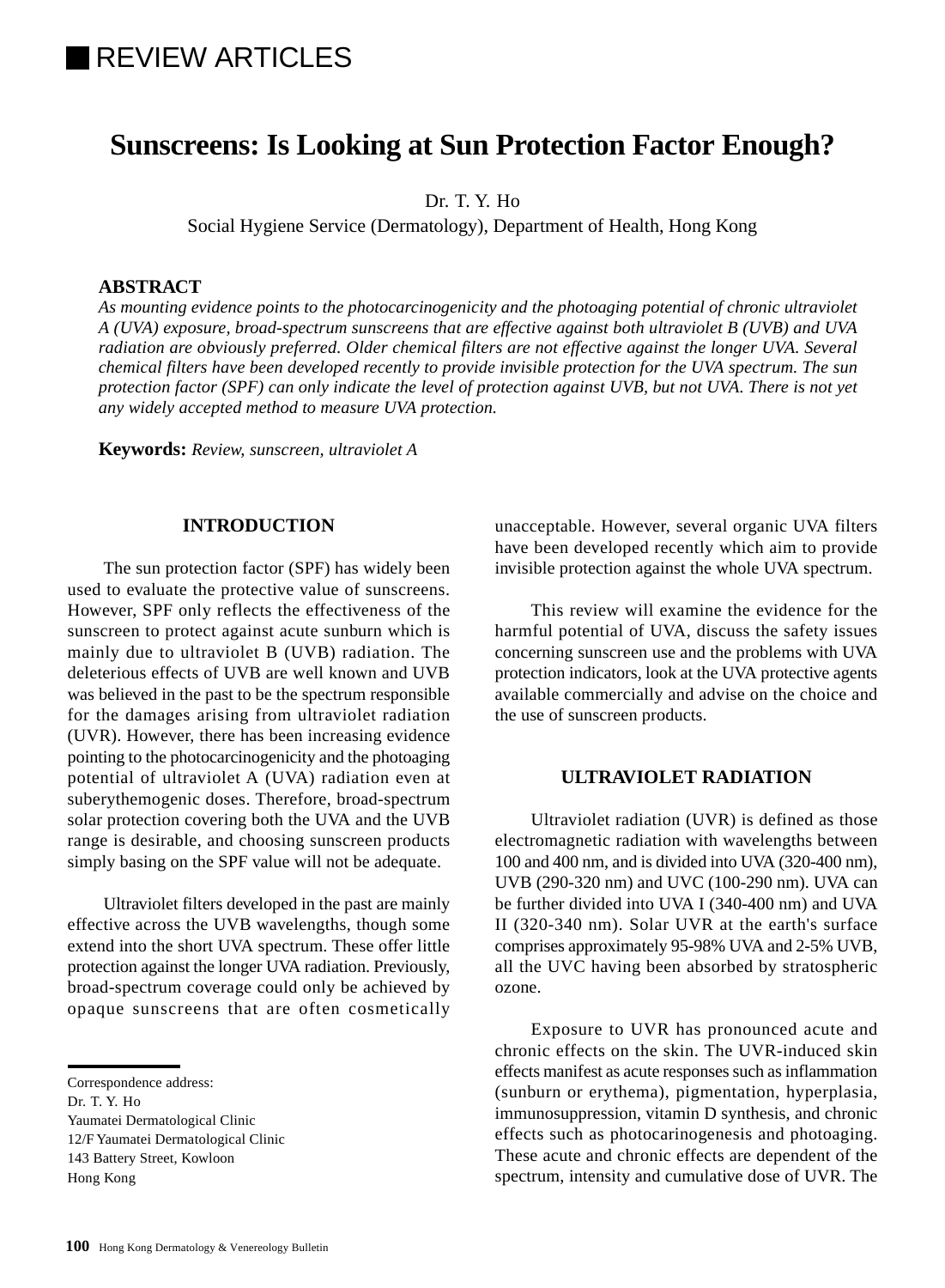complete action spectrum for the majority of UVRinduced effects has not yet been completely defined in human skin. In addition, these responses have different thresholds such that the prevention of UVR-induced changes for an endpoint does not guarantee a similar level of protection for any other.

## **Effects of ultraviolet A radiation**

#### *Inflammation*

Erythemal effectiveness declines rapidly with increasing wavelength, such that approximately 1000 times more UVA energy than UVB is required to produce the same erythema response.<sup>1</sup> However, due to its preponderance in terrestrial sunlight, UVA nonetheless contributes significantly to sunburn erythema.

#### *Pigmentation*

Ultraviolet A radiation causes immediate transient tanning which is believed to be due to the photooxidation of a precursor of melanin. The action spectrum is broad, extending from 320-400 nm, with a peak at around 340 nm. The physiologic significance of this immediate tanning response in humans is not known, as unlike neomelanogenisis, it does not confer photoprotective properties.<sup>2</sup> Delayed tanning, which is more persistent, is a result of increased formation of epidermal melanin. This is induced by UVB and the shorter UVA wavelengths.<sup>1</sup>

#### *Photoageing*

Ultraviolet A radiation, due to the longer wavelengths, can penetrate into and cause damage in the dermis. All UVA bands have been shown to be equally effective in inducing inflammatory changes in the dermis which can lead to connective tissue damage, whereas UVA II is more effective at inducing epidermal changes.3 Although acute exposure to UVA may not lead to any detectable changes, repeated exposure to UVA, even at suberythemogenic doses, has been shown to have a cumulative effect in human skin causing significant photodamage and immunosuppression.4

#### *Immunosuppression and carcinogenesis*

In the past, it was thought that the cancer risk posed by UVA is negligible, as unlike UVB, it does not cause sunburn. Although we cannot subject humans for prospective studies to document the carcinogenicity of UVA using tumour occurrence as the study endpoint,

there is now increasing evidence to suggest the pathogenic role of UVA in cutaneous malignancies.

It has been shown that UVA can have an immunosuppressive effect on the human skin.<sup>4</sup> UVRinduced immunosuppression is important as it occurs not only with environmental antigens but also with tumour antigens. It can be directly demonstrated in animals that UVA, including those with wavelengths >340 nm, induce skin tumours.<sup>5</sup> In human skin, UVA has been demonstrated to cause DNA breaks and accumulation of p53 protein in melanocytes.6

The epidemiological evidence for the photocarcinogenicity of UVA is strong. Among individuals with long-term exposure to UVA tanning beds or psoralen plus UVA therapy (PUVA), increased incidence is observed for non-melanoma skin cancer.<sup>7,8</sup> However, the association is less consistent for melanoma. $8-10$ 

#### **Protection by sunscreens**

It has been shown that photodamage due to UVA can be reduced or abolished by broad-spectrum sunscreens or the UVA filters but not by sunscreens with attenuation spectrum mainly in the UVB range.4,11

Concerning protection against cutaneous malignancies, these endpoints are difficult to evaluate in humans for ethical reasons. However, it has been reported in humans that the use of a broad-spectrum sunscreen can effectively prevent and even reduce solar keratosis, and so by implication, possibly reduces the risk of skin cancer in the long term.12 *In vivo* studies support that broad-spectrum sunscreens, compared with UVB filters, provide better protection against UVinduced cutaneous malignancies. Broad-spectrum sunscreens are more effective in the reduction of immunosuppression and skin tumours in mice,<sup>13,14</sup> and DNA breaks in human melanocytes.<sup>6</sup>

## **SAFETY OF SUNSCREENS**

#### **Acute adverse reactions**

Acute adverse reactions to sunscreens are quite frequent and all sunscreen agents have been reported to cause contact or photocontact allergic reactions. However, most inflammatory reactions occurring after sunscreen application are irritant in nature, which can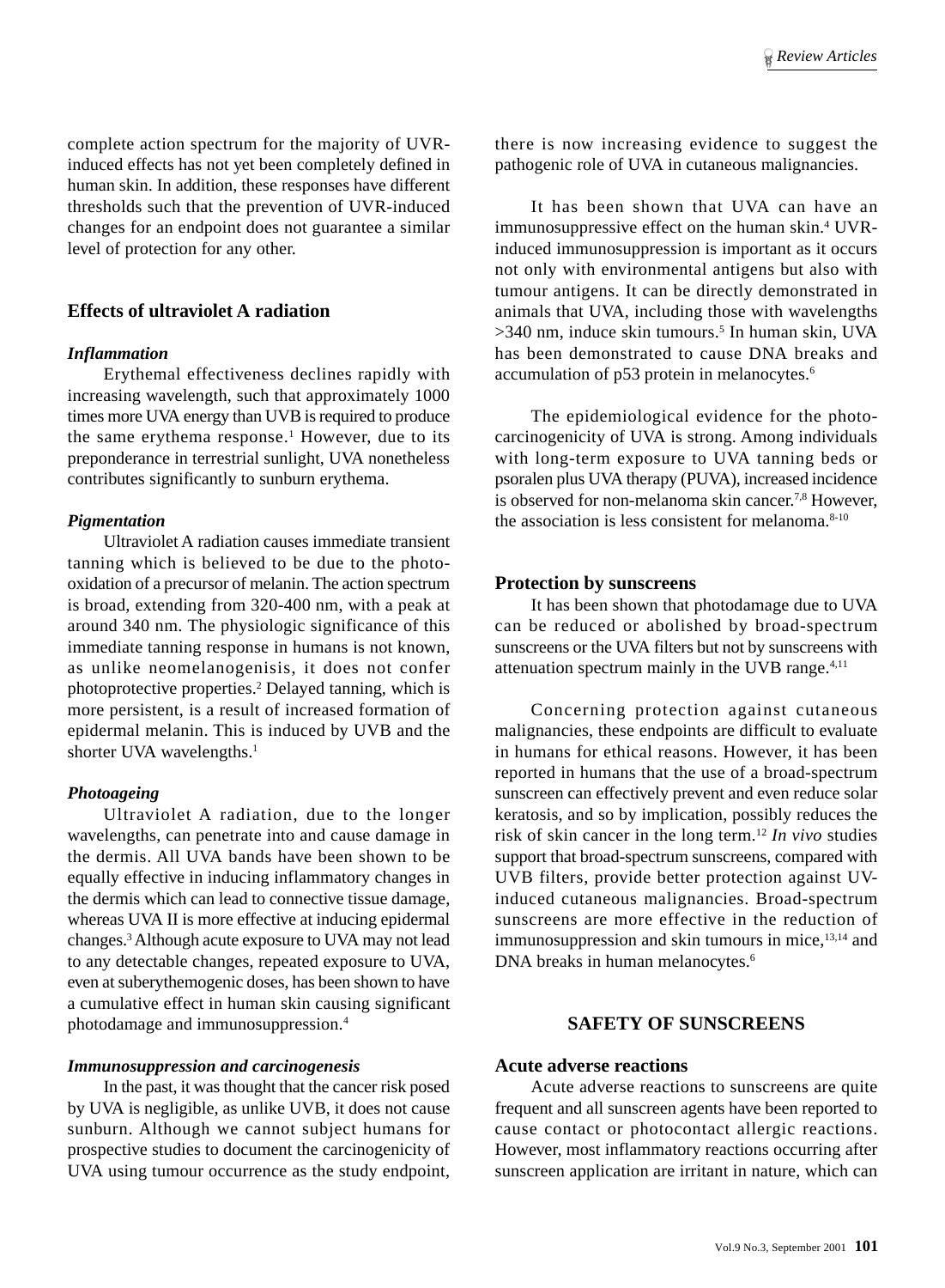be due to the active sunscreen agents or the base cream. For the small proportion of cases which are allergic in nature, as demonstrated by patch testing, photopatch testing or scratch testing, the offending agent is more often an ingredient in the base cream rather than an active sunscreen agent.15

## **Carcinogenicity and the melanoma-sunscreen controversy**

Some *in vitro* studies have suggested that certain sunscreen agents could have a carcinogenic effect after UV irradiation. However, these findings have not been confirmed by *in vivo* studies using animals and humans. The results of the *in vivo* studies overwhelmingly demonstrated that sunscreen agents protect, instead of promote, skin cancers due to acute and chronic UVR exposure.

Despite laboratory evidence that sunscreens can reduce or prevent UV-induced malignancies, there are epidemiological studies which suggest that sunscreen use is associated with an increase in the frequency of malignant melanoma.16 Other epidemiological studies either observed no association between sunscreen use and melanoma,<sup>17</sup> or demonstrated a protective effect by sunscreens.18 A recent meta-analysis also found no significant association between melanoma and sunscreen use.<sup>19</sup> For the apparent increase in the incidence of melanoma in sunscreen users, the most widely accepted explanation is that sunscreens, by preventing sunburn, allow individuals to stay longer in the sun, which results in increased exposure to UVR. This is especially significant if sunscreens of low SPF or with inadequate protection against UVA are used.

#### **Vitamin D deficiency**

It has been raised that the chronic use of sunscreen could lead to vitamin D deficiency. This concern has not been substantiated by a larger study with the finding of normal vitamin D levels among all the adult subjects who used sunscreen regularly.<sup>20</sup>

## **THE IDEAL SUNSCREEN**

The ideal sunscreen should provide good protection throughout the whole UV spectrum, even after sunlight exposure (photostable), and remain in place after perspiration or swimming. In addition, it should be non-toxic and does not cause irritation or contact allergy, and from this point of view, there is usually a maximum concentration recommended for each filter. The concentration is important because it determines the degree of protection of the final sunscreen product, and increasing this protection can be achieved by increasing the concentration of the filter (up to a certain point) or by combining different filters in the same product.

## **Protection against UVB**

#### *The sun protection factor*

The sun protection factor (SPF) was first designed to indicate the level of protection offered by a sunscreen product against acute sunburn. According to the Food and Drug Administration of the United States, the SPF of a sunscreen product is calculated as the ratio of the minimal erythema dose (MED) of sunscreen-protected skin to the MED of unprotected skin. The light source used for SPF testing should provide a continuous emission spectrum from 290 to 400 nm similar to sunlight at sea level from the sun at a zenith angle of 10 degrees. The test sunscreen is applied at a thickness of 2 mg/cm2 , and the MED is defined as the energy required to produce the first perceptible redness reaction with clearly defined borders, evaluated at 22-24 hours after exposure.<sup>21</sup>

As UVB is 1000 times more erythemogenic than UVA, SPF reflects mainly the acute protection against UVB but it gives no indication of a product's protection against UVA. Products with the same SPF may have quite different absorption spectral profiles, and sunscreens with high SPF do not guarantee protection against UVA.13,22,23

## **Protection against UVA**

There are many problems associated with the development of an indicator for UVA protection. Even the FDA still cannot issue guidelines in this area.<sup>21</sup> The ideal test for UVA photoprotection should use, as an endpoint, some biological event known to be mediated by these wavelengths. However, to date, an endpoint for use as a representative surrogate for UVA events has not yet been agreed on. Some of the methods used to assess UVA protection are discussed below.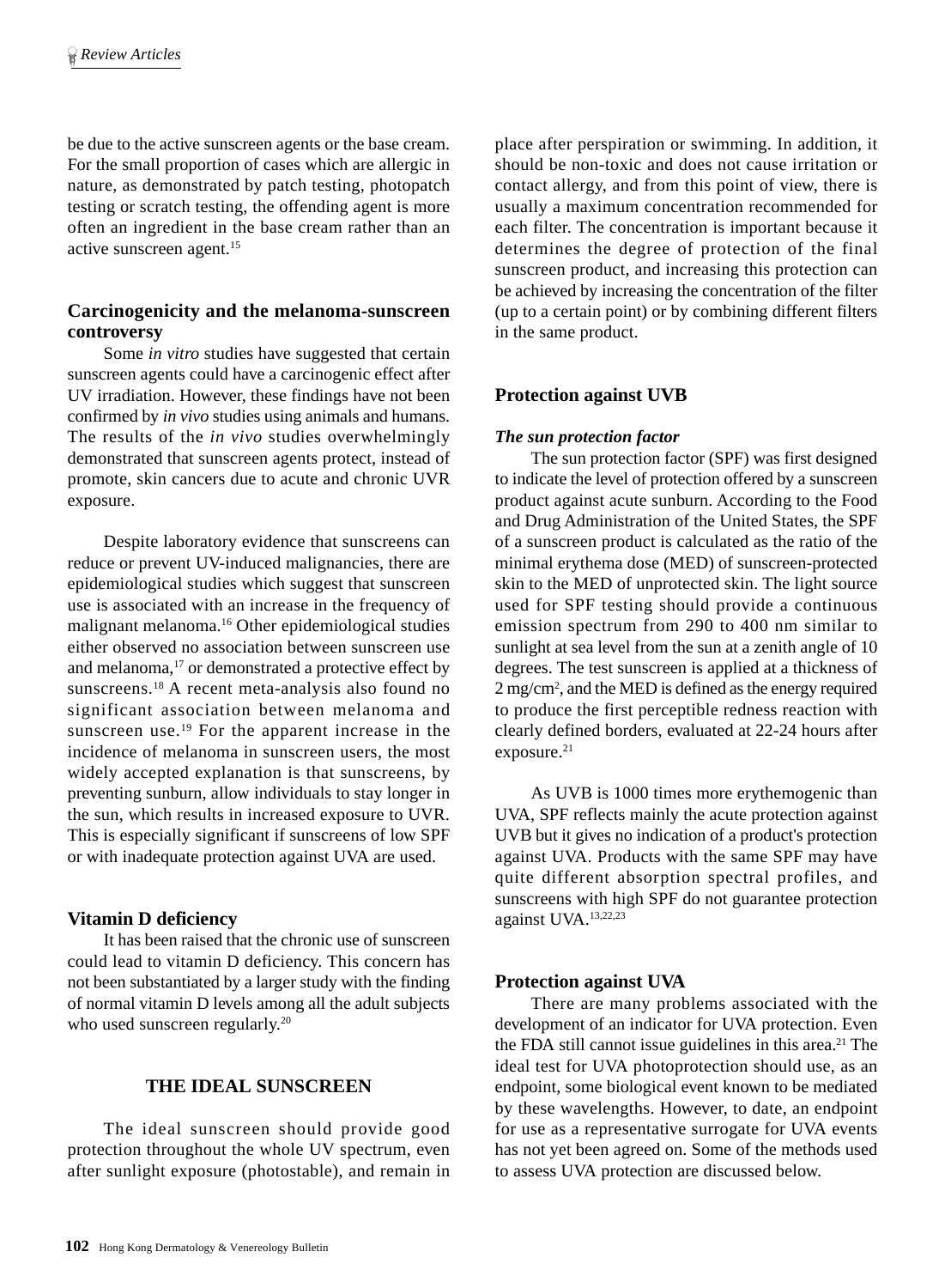#### *Minimal erythema dose (MED)*

As UVA is only mildly erythemogenic, using minimal erythema as an endpoint is often impractical as the time it takes to produce erythema by UVA at intensities similar to natural exposure is impossibly long. To determine the UVA protection factor of sunscreens, some studies use exaggerated intensities of UVA, with irradiance value of up to 100 mW/cm; others use 8-methoxypsoralen plus UVA irradiation (PUVA) which requires much less irradiation energy to produce discernable erythema. Protection factors obtained from the PUVA method are always higher than that from UVA irradiation. This is because 8-MOP-induced phototoxicity is maximal between 320-340 nm, and it is easy for sunscreens to filter out UVA of such wavelengths, but not UVA of longer wavelengths which is generated by the full-spectrum solar simulators. Exaggerated protection factors can be obtained when the absorption spectrum of the sunscreen coincides with the action spectrum of the sensitizer.

#### *Immediate pigment darkening (IPD)*

Immediate pigment darkening (IPD) is an endpoint often used in the assessment of UVA protection.<sup>2</sup> IPD refers to the transient brownish-grey discolouration that develops immediately following exposure to UVR and is predominantly caused by UVA wavelengths. This pigmentary response is believed to arise from photooxidation of a melanin precursor. This is a shortlived response in contrast to delayed UV-induced pigmentation, which results from the *de novo* synthesis of melanin pigment due UVB irradiation. One important practical problem of using the IPD method is that IPD response fades very quickly, which makes accurate reading of results difficult.<sup>24</sup>

#### *Persistent pigment darkening (PPD)*

Persistent pigment darkening (PPD) refers to the stabilized brownish-grey skin discolouration that follows IPD response read at two to four hours after exposure to UVA radiation. The response is thought to be caused by pigment produced in the basal keratinocytes as a photochemical conversion of preexisting melanin/precursors and/or *de novo* migration of melanosomes. Good consistency of the PPD method with *in vitro* testing using physical filters points to the validity of using PPD as an endogenous dosimeter for UVA radiation. The PPD method has several advantages over using IPD as the endpoint. Pigmentation is stable and persistent for the PPD response, which allows easier observation. As the PPD response requires UVA doses

of greater than  $10 \text{ J/cm}^2$ , the stability of sunscreens is also challenged during a PPD test procedure. Reciprocity can be demonstrated for PPD but not for  $IPD<sup>25</sup>$ 

The Protection Grade of UVA (PA) system is based on the PPD reaction and is now widely adopted on the labels of sunscreens. According to the Japan Cosmetic Industry Association PA+ corresponds to a UVA protection factor between two and four, PA++ between four and eight, and  $PA_{+++}$  more than eight.<sup>24</sup>

#### *Critical wavelength*

Apart from using certain biological endpoints to determine the UVA protection of sunscreen products, some authors advocated in vitro tests basing on spectophotometric measurements. The critical wavelength (CW) method has been proposed. The transmission through a substrate, both with and without the sunscreen, is measured on a wavelength-bywavelength basis and the attenuation spectrum of the sunscreen is then determined. The critical wavelength is the wavelength at which 90% of the total area under the attenuation spectrum from 290 to 400 nm is obtained<sup>22</sup>

#### **Sunscreen agents effective against UVA**

Apart from opaque sunblocks, the older sunscreen agents provide limited protection against UVA. The benzophenones provide only partial protection in the UVA range, covering the shorter UVA. Several chemical sunscreens have been developed recently which offer better protection against longer UVA.

#### *Titanium dioxide and zinc oxide*

These physical agents provide broad-spectrum protection but are not popular because of their opacity. By decreasing the size of the particles, they can be made to appear less obvious, though when applied at the recommended thickness of 2 mg/cm<sup>2</sup>, micronized titanium dioxide can still appear white on the skin. The smaller particle size of the micronized titanium dioxide particle, although improves the cosmetic appearance, shifts the attenuation spectra towards the UVB end and significantly reduces its ability to protect against the longer UVA I radiation.

Compared with micronized titanium dioxide, micronized zinc oxide provides better protection against the longer UVA wavelengths.<sup>26</sup> Micronized zinc oxide,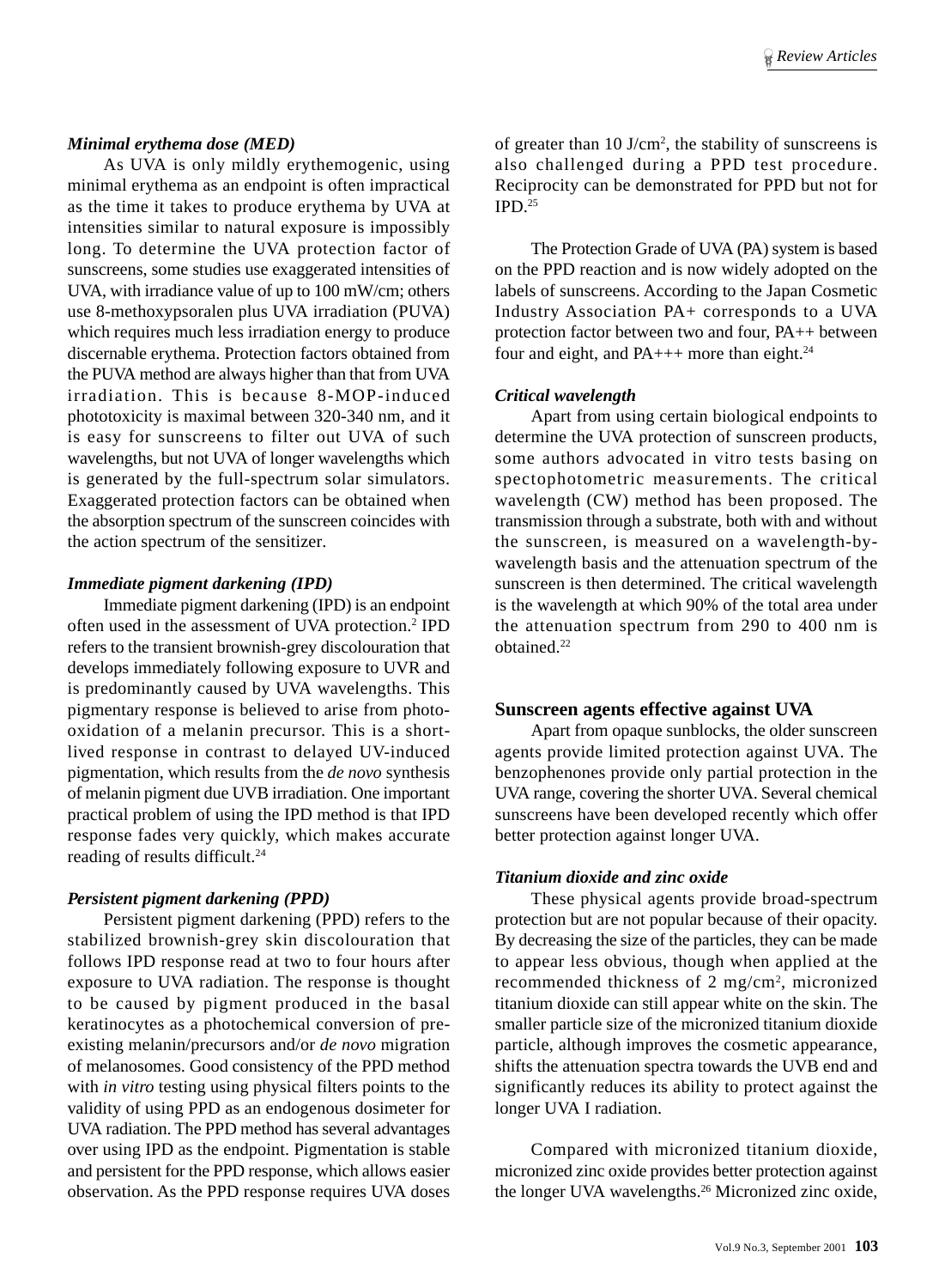however, is rarely found as an ingredient in the sunscreens commonly available in Hong Kong.

## *Butyl methoxydibenzoylmethane (=avobenzone= Parsol 1789 )*

This chemical sunscreen protects mainly against long UVA, with an absorption peak at 360 nm.<sup>27</sup> It is always combined with UVB filters as it provides little protection against UVB. It is now the most popular UVA filter. The major concern of this chemical is photolability. Fifteen minutes of solar simulated irradiation has been reported to destroy 36% of butyl methoxydibenzoylmethane.26 The UV absorber, octocrylene, when used together with butyl methoxydibenzoylmethane, can significantly increase the protection in the UVA range, due to its ability to photostabilize the latter.<sup>23</sup>

## *Terephthalylidene dicamphor sulfonic acid (=Mexoryl SX )*

Terephthalylidene dicamphor sulfonic acid is photostable and has an absorption spectrum of 290 to 400 nm and an absorption peak at  $345$  nm.<sup>14</sup> This compound is developed and patented by the L'Oréal Group, and is only found in the products manufactured by this group under different brand names (L'Oréal Paris, Lancôme Paris, Biotherm).

#### *Drometrizole trisiloxane (=Mexoryl XL )*

This compound is also patented by the L'Oréal Group. Drometrizole trisiloxane has two maximum absorption: 303 nm and 344 nm thus this filter is effective both in the UVB and the UVA range.

## **CHOOSING AND USING SUNSCREENS**

#### **The SPF value: is SPF 15 adequate?**

Health professionals often recommend sunscreens with SPF 15. Theoretically, products with SPF 15 already block out more than 90% UVB, therefore sunscreens of higher SPF may confer little additional protection. However, it must be remembered that sunscreen efficacy is dependent on the adequacy of sunscreen application. The stated SPF of a sunscreen is based on the testing of the product when applied at 2 mg/cm<sup>2</sup>. It is well known that in practice, the amount applied by individuals using sunscreen is much less, the median thickness has been shown to be around 0.5 to 1 mg/cm<sup>2</sup>. With sunscreens applied at 0.5 mg/cm<sup>2</sup>,

the protection against UV-induced erythema is less than one-fourth of the labelled SPF.28

There is no evidence so far to suggest that sunscreen products with higher SPF cause more side effects, when the concentrations of the individual UV filters do not exceed that recommended by FDA. It should be born in mind that a SPF value of 15 only means that a sunscreen product will enable the user to stay 15 times longer in the sun without sunburn, without ensuring protection against other adverse effects due to UVR. It is known that to prevent UVB-induced immunosuppression, the protection has to be much higher than that needed to prevent UVB-induced erythema.<sup>29</sup>

Using formulations with SPF higher than 15 is probably advisable for those who need better photoprotection. The most recent FDA guideline has set a maximum SPF of 30 on labels of sunscreens. Those with SPF greater than 30 will be labelled as "SPF 30+". There has been a lot of controversy over the setting of a maximum SPF, but FDA maintained its final rule.<sup>21</sup>

Substantivity also affects the efficacy of a sunscreen. The substantivity of the sunscreen reflects the ability of the sunscreen product to remain adherent or absorbed to the skin. According to the new FDA regulations, for products displaying the term "water resistant", the label SPF is the SPF value determined after 40 minutes of water immersion; for "very water resistant" products, the label SPF is the SPF value determined after 80 minutes of water immersion.<sup>21</sup>

#### **Look for UVA protection**

Descriptive terms such as "broad-spectrum", "UVB/UVA protection", "ultra/maximum protection" mean little as sunscreens labelled as such often does not contain agents that can effectively protect against UVA. It is important to look for specific UVA protection indicators, such as PA +++, or look for UVA filters in the ingredients. This is not always possible as not all sunscreen products display UVA protection factors or list their active ingredients. Table 1 shows the active sunscreen agents used in some formulations available in the two leading chain drug-stores in Hong Kong (products without labelling of ingredients are not reviewed). Sunscreen products by the L'Oréal Group are also included in the table, as these are the only ones the author could find among cosmetic products in Hong Kong that listed specific UVA filters. Table 2 shows the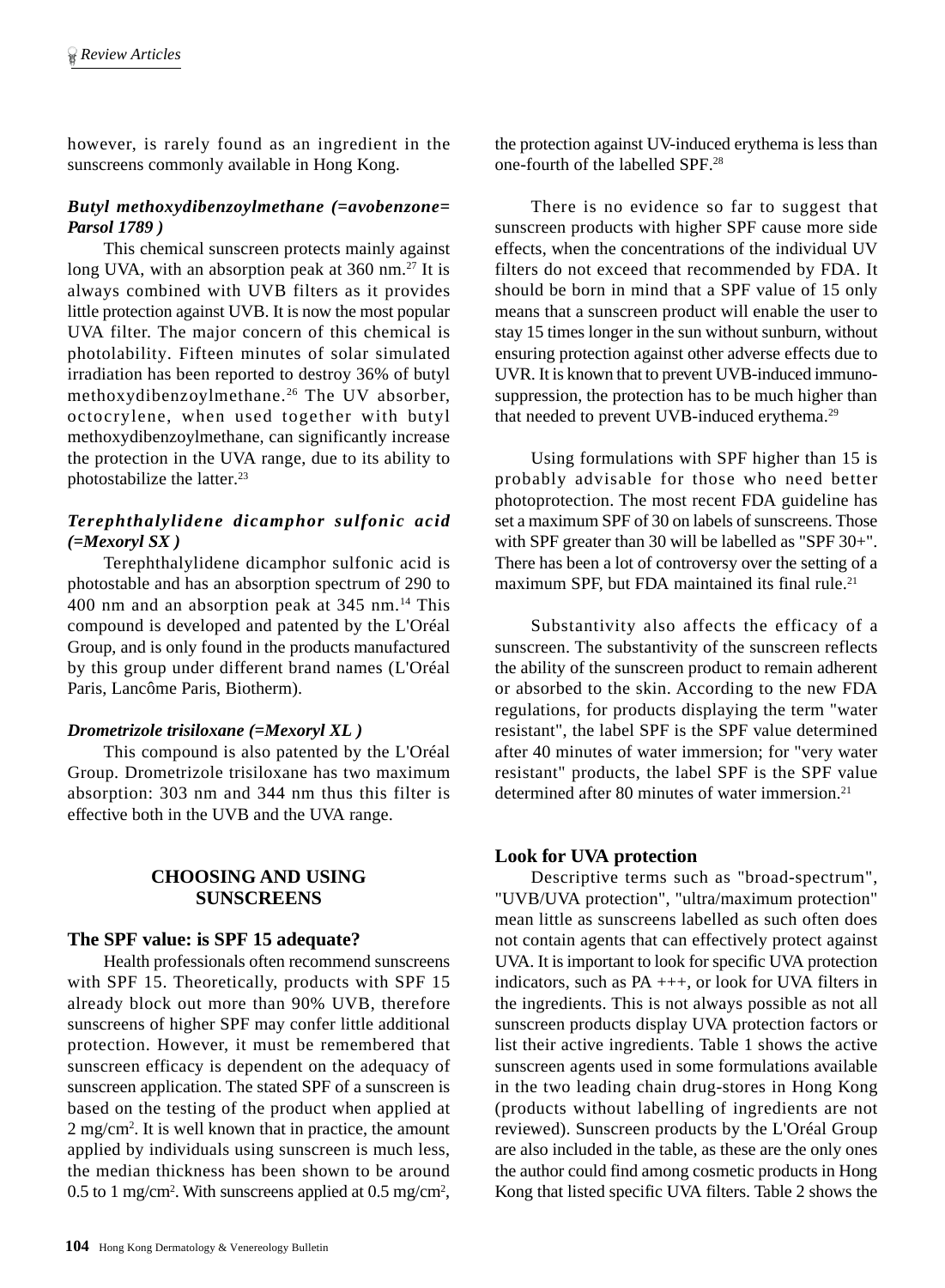## **Table 1. Active sunscreen compounds present in the more commonly available products in Hong Kong**

|                                                      | SPF / PA        | Price*                   | 2-ethylhexyl p-methoxycinnamate<br>(Octyl methoxycinnamate) | Isoamyl methoxycinnamate | Benzophenone-3 (Oxybenzone) | (Sulisobenzone)<br>Benzophenone-4 | Homosalate      | 2-ethylhexyl salicylate<br>(Octyl salicylate) | Titanium dioxide  | Micronised titanium dioxide | Zinc oxide | Octocrylene       | Drometrizole trisiloxane<br>(Mexoryl XL) | 4-methylbenzylidene camphor | Phenylbenzimidazole sulfonic<br>acid | Terephthalylidene dicamphor<br>sulfonic acid (Mexoryl SX) | Butyl methoxydivenzoylmethane<br>(avobenzone / Parsol 1789) |
|------------------------------------------------------|-----------------|--------------------------|-------------------------------------------------------------|--------------------------|-----------------------------|-----------------------------------|-----------------|-----------------------------------------------|-------------------|-----------------------------|------------|-------------------|------------------------------------------|-----------------------------|--------------------------------------|-----------------------------------------------------------|-------------------------------------------------------------|
| Banana Boat Baby Block                               | 50              | \$\$                     | $\pm$                                                       |                          | $^{+}$                      |                                   |                 | $\pm$                                         | $\qquad \qquad +$ |                             |            |                   |                                          |                             |                                      |                                                           |                                                             |
| <b>Banana Boat Faces Plus</b><br>Sunblock            | 23&31           | \$\$                     | $\pm$                                                       |                          | $^{+}$                      |                                   |                 | $\pm$                                         |                   |                             |            |                   |                                          |                             |                                      |                                                           |                                                             |
| Banana Boat Maximum<br>Sunblock                      | 50              | \$\$                     | $\,+\,$                                                     |                          | $\! + \!\!\!\!$             |                                   |                 | $\qquad \qquad +$                             |                   |                             |            | $\qquad \qquad +$ |                                          |                             |                                      |                                                           |                                                             |
| <b>Banana Boat Sport</b><br>Sunblock Lotion          | 15              | \$                       | $\pm$                                                       |                          | $^{+}$                      |                                   |                 | $\pm$                                         |                   |                             |            |                   |                                          |                             |                                      |                                                           |                                                             |
| Banana Boat Ultra<br>Sunblock                        | $30+$           | \$\$                     | $\,+\,$                                                     |                          | $\! + \!\!\!\!$             |                                   |                 | $\qquad \qquad +$                             |                   |                             |            |                   |                                          |                             |                                      |                                                           |                                                             |
| <b>Biotherm High Protection</b><br>Sun Block#        | $30+$           | \$\$\$\$\$               |                                                             |                          |                             |                                   |                 |                                               | $+$               |                             |            |                   |                                          | $^{+}$                      |                                      | $+$                                                       |                                                             |
| <b>Biotherm High Protection</b><br>Sun Block# Lotion | 25              | \$\$\$                   |                                                             |                          |                             |                                   |                 |                                               | $\! + \!\!\!\!$   |                             |            |                   |                                          | $^+$                        |                                      | $^+$                                                      |                                                             |
| Coppertone Kids<br>Sunblock Lotion                   | 40              | \$\$                     | $^+$                                                        |                          | $\! + \!\!\!\!$             |                                   | $^+$            | $\qquad \qquad +$                             |                   |                             |            |                   |                                          |                             |                                      |                                                           |                                                             |
| Coppertone Oil-free<br>Sunblock Lotion               | 15              | \$\$                     | $+$                                                         |                          | $^{+}$                      |                                   |                 |                                               |                   |                             |            |                   |                                          |                             |                                      |                                                           |                                                             |
| Coppertone Oil-free<br>Sunblock Lotion               | 30              | \$\$                     | $\,+\,$                                                     |                          | $\qquad \qquad +$           |                                   | $^+$            | $^+$                                          |                   |                             |            |                   |                                          |                             |                                      |                                                           |                                                             |
| Coppertone Sport Ultra<br>Sweatproof Dry Lotion      | 15              | \$\$                     | $\pm$                                                       |                          | $^{+}$                      |                                   |                 | $^{+}$                                        |                   |                             |            |                   |                                          |                             |                                      |                                                           |                                                             |
| Coppertone Sunblock<br>Lotion                        | 15              | \$\$                     | $\pm$                                                       |                          | $^{+}$                      |                                   |                 |                                               |                   |                             |            |                   |                                          |                             |                                      |                                                           |                                                             |
| Coppertone Sunscreen<br>Lotion#                      | 45              | \$\$                     |                                                             |                          | $\qquad \qquad +$           |                                   | $^{\mathrm{+}}$ | $^{\mathrm{+}}$                               |                   |                             |            | $\qquad \qquad +$ |                                          |                             |                                      |                                                           |                                                             |
| <b>Coppertone Water Babies</b><br>Sunblock Lotion    | 45              | \$\$                     | $\pm$                                                       |                          | $^{+}$                      |                                   | $\pm$           | $\,+\,$                                       |                   |                             |            |                   |                                          |                             |                                      |                                                           |                                                             |
| Ego Sunsense Daily Face                              | $30+$           | \$\$\$                   | 6%                                                          |                          |                             |                                   |                 |                                               |                   | 3%                          |            |                   |                                          | 2%                          |                                      |                                                           |                                                             |
| Ego Sunsense for Dry<br>Skin                         | $30+$           | \$\$                     | 7.5%                                                        |                          | 3%                          |                                   |                 |                                               |                   | 3%                          |            |                   |                                          |                             |                                      |                                                           |                                                             |
| Ego Sunsense Face Milk                               | $30+$           | \$\$\$                   | 6%                                                          |                          | 2%                          |                                   |                 |                                               |                   | 3%                          |            |                   |                                          |                             |                                      |                                                           |                                                             |
| Ego Sunsense Low Irritant                            | $\overline{20}$ | $\overline{\mathcal{E}}$ |                                                             |                          |                             |                                   |                 |                                               |                   | 8%                          |            |                   |                                          |                             |                                      |                                                           |                                                             |
| Ego Sunsense Sport                                   | $30+$           | \$\$                     | 7.5%                                                        |                          | 3%                          |                                   |                 |                                               |                   | 2.6%                        |            |                   |                                          | 2.5%                        |                                      |                                                           |                                                             |
| Ego Sunsense Toddler Milk 30                         |                 | \$\$\$                   | 3.5%                                                        | 3.5%                     | 1.5%                        |                                   |                 |                                               |                   | 3.2%                        |            |                   |                                          |                             |                                      |                                                           |                                                             |
| Ego Sunsense Ultra                                   | $30+$           | $\overline{\text{ss}}$   | 7.5%                                                        |                          | 3%                          |                                   |                 |                                               |                   | 2.8%                        |            |                   |                                          |                             |                                      |                                                           |                                                             |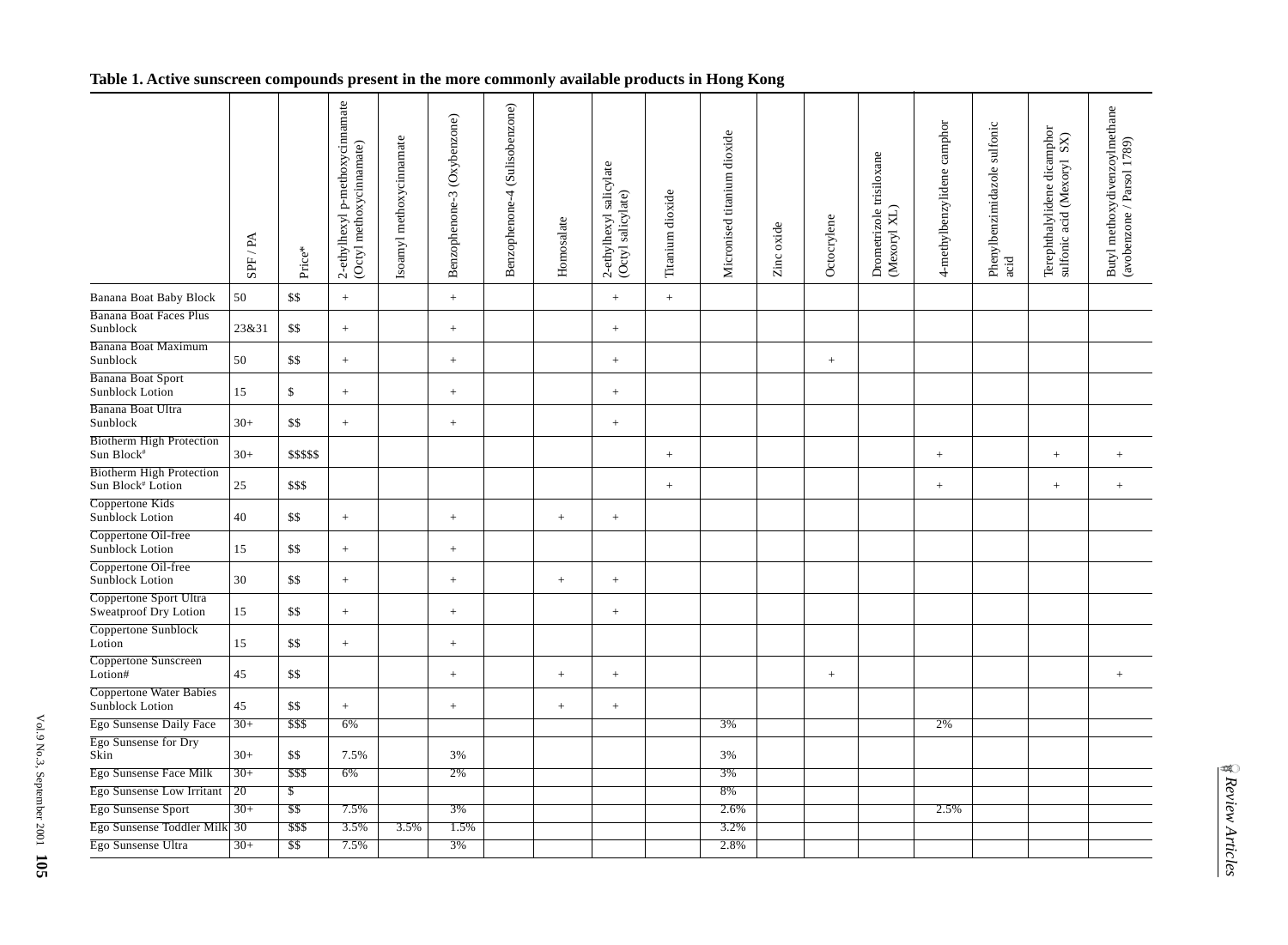## **Table 1. Active sunscreen compounds present in the more commonly available products in Hong Kong (Cont'd)**

| Lancôme UV Expert<br>Double Daily Protection<br>Fluid <sup>#</sup>                                | $20/+++$        | \$\$\$\$\$\$             |                   |        |        |      |         |                  |        | $\qquad \qquad +$ |        |        |                 | $^{+}$ |                | Review Articles |
|---------------------------------------------------------------------------------------------------|-----------------|--------------------------|-------------------|--------|--------|------|---------|------------------|--------|-------------------|--------|--------|-----------------|--------|----------------|-----------------|
| Lancôme UV Expert Extra<br>Large Double Protection <sup>#</sup>                                   | $50/+++$        | \$\$\$\$\$\$             | $\, +$            | $\, +$ |        |      |         | $\, +$           |        |                   | $\! +$ |        | $^+$            | $+$    |                |                 |
| L'Oréal Plénitude UV<br>Perfect Double Protection<br>Screen <sup>#</sup>                          | $40/+++$        | \$\$\$\$\$               | 7.4%              | $2\%$  |        |      |         | 2.4%             |        |                   |        |        |                 | 3.9%   |                |                 |
| L'Oréal Plénitude White<br>Perfect Multi-action<br>Whitening Moisturizer <sup>#</sup><br>(Cream)  | 15              | \$\$\$\$                 |                   |        |        |      |         |                  |        | 7%                |        |        | 2%              | 0.7%   |                |                 |
| L'Oréal Plénitude White<br>Perfect<br>Multi-action Whitening<br>Moisturizer <sup>#</sup> (Lotion) | 15              | \$\$\$                   |                   |        |        |      |         |                  |        | 7%                |        |        | 1.7%            | 0.7%   |                |                 |
| Neutrogena Intensified<br>Day Moisture (Cream)                                                    | 15              | \$\$\$\$                 | 7.5%              |        |        |      |         |                  |        |                   |        |        | 1.0%            |        |                |                 |
| Neutrogena Fine Fairness<br>Hands                                                                 | 15              | \$\$\$                   | 7.5%              | 5.0%   |        |      |         |                  |        |                   |        |        |                 |        |                |                 |
| Neutrogena Fine Fairness<br><b>UV Block</b>                                                       | 30              | \$\$\$                   | 3%                |        |        |      |         | 4%               |        |                   |        |        |                 |        |                |                 |
| Neutrogena Moisture<br>(Lotion)                                                                   | 15              | \$\$                     | $+$               |        |        |      |         |                  |        |                   |        |        | $\! + \!\!\!\!$ |        |                |                 |
| Neutrogena Sensitive<br>Skin UVA/UVB Block                                                        | 17              | \$\$                     |                   |        |        |      |         | 4%               |        |                   |        |        |                 |        |                |                 |
| Neutrogena UVA/UVB<br>Sunblock <sup>#</sup>                                                       | 30              | \$\$                     | 7.5%              | 3.3%   |        | 6.5% | 5.0%    |                  |        |                   |        |        |                 |        | 2.0%           |                 |
| Nivea Visage Natural<br>Day Moisturizer                                                           | 15              | \$\$                     | $+$               | $+$    |        |      |         | $\, +$           |        |                   |        |        |                 |        |                |                 |
| Nivea Visage Natural<br>Tinted Moisturizer <sup>#</sup>                                           | 20              | \$\$\$\$                 | $\qquad \qquad +$ |        |        |      |         | $\, +$           |        |                   |        |        | $^+$            |        | $^+$           |                 |
| Oil of Olay White<br>Radiance UV Natural<br>Lightening Lotion/Cream                               | 15              | \$\$                     | 6%                |        |        |      |         | $\,$ + $\,$      | $^{+}$ |                   |        |        |                 |        |                |                 |
| <b>Oil of Olay UV Natural</b><br>Lightening Cream                                                 | 15              | \$\$\$                   | 6%                |        |        |      |         | $\pm$            | $+$    |                   |        |        |                 |        |                |                 |
| Palmer's Skin Success<br>Anti-darkening Cream                                                     | 30              | \$\$\$\$\$               | $^+$              | $\! +$ |        |      | $^+$    |                  |        | $\qquad \qquad +$ |        |        |                 |        |                |                 |
| Sebamed Sun Protection<br>Face Cream <sup>#</sup>                                                 | 20              | \$\$\$\$                 | $^{+}$            |        | $+$    |      |         |                  |        |                   |        | $^{+}$ |                 |        |                |                 |
| Sebamed Sun Protection<br>Face Cream <sup>#</sup>                                                 | $28\,$          | \$\$\$\$                 | $+$               |        | $^{+}$ |      |         | $\boldsymbol{+}$ |        |                   |        |        |                 |        |                |                 |
| Sebamed Sun Protection<br>Lotion <sup>#</sup>                                                     | 20              | \$\$                     | $^{+}$            |        | $^+$   |      |         |                  |        |                   |        | $^+$   |                 |        | $\overline{+}$ |                 |
| <b>St. Ives Hand Renewal</b>                                                                      | $\overline{15}$ | $\overline{\mathcal{S}}$ | 7.5%              | 4.5%   |        |      |         |                  |        |                   |        |        |                 |        |                |                 |
| Super-C UV Lightening<br>Lotion/Cream                                                             | 15              | \$\$\$                   | $^+$              |        |        |      | $\,+\,$ | $\pm$            |        |                   |        |        |                 |        |                |                 |
| Watson's Hand & Body<br>Lotion                                                                    | 15              | \$                       |                   |        |        |      |         | $\pm$            |        |                   |        |        |                 |        |                |                 |
|                                                                                                   |                 |                          |                   |        |        |      |         |                  |        |                   |        |        |                 |        |                |                 |

\* Hong Kong dollars per millilitre or milligram: \$: <0.5; \$\$: 0.5-0.99; \$\$\$: 1-1.49; \$\$\$\$: 1.5-1.99; \$\$\$\$\$: 2 -4.99; \$\$\$\$\$\$: ≥5

# Sunscreen products containing organic UVA filters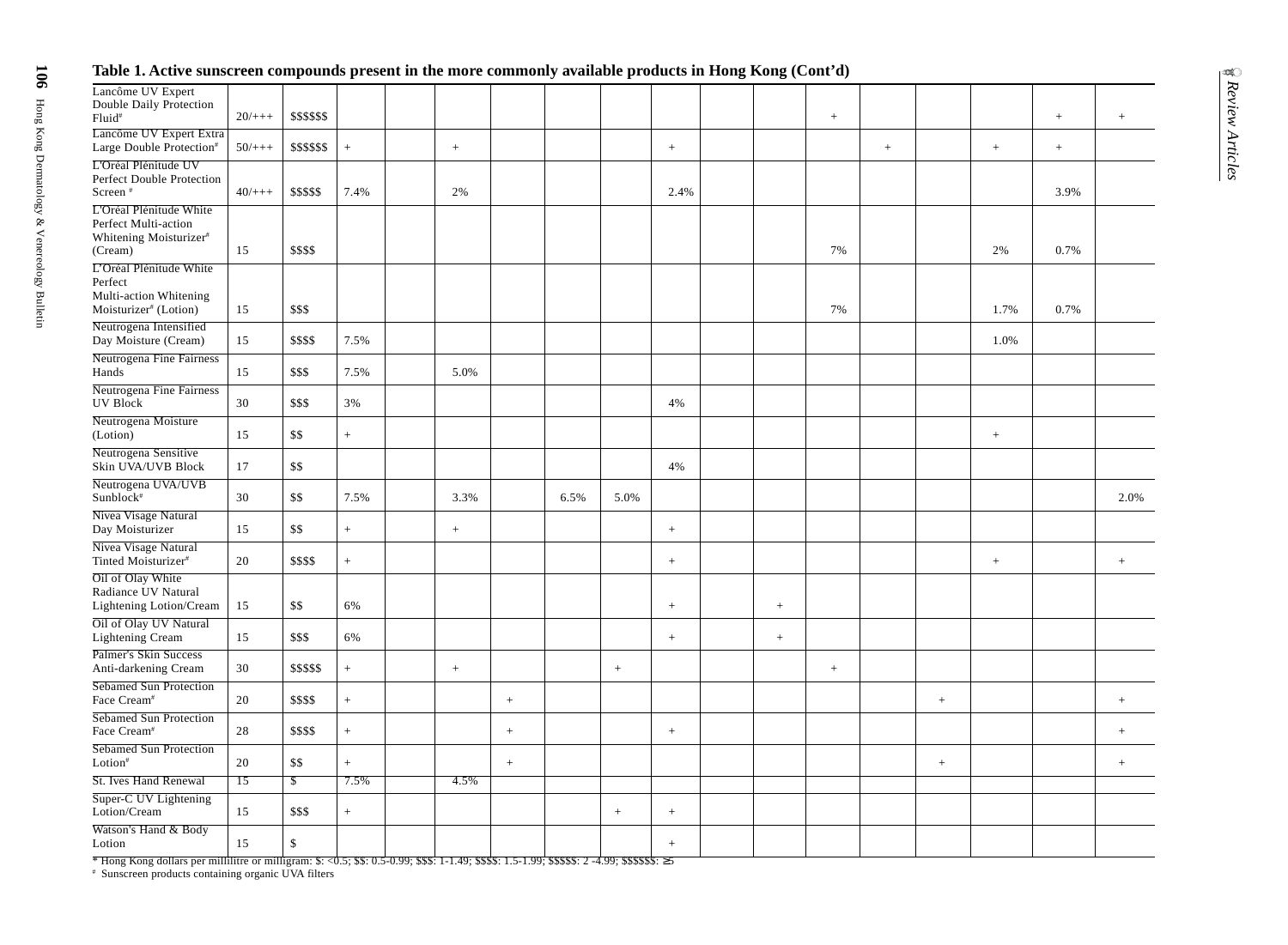| Name of compound                          | Absorption spectrum, nm |  |
|-------------------------------------------|-------------------------|--|
| 2-ethylhexyl salicylate                   | 280-320                 |  |
| 2-ethylhexyl p-methoxycinnamate           | 280-320                 |  |
| Benzophenone-3                            | 270-360                 |  |
| Benzophenone-4                            | 260-360                 |  |
| Butyl methoxydibenzoylmethane             | 320-400                 |  |
| Homosalate                                | 290-320                 |  |
| Micronised titanium dioxide               | 290-340                 |  |
| Octocrylene                               | 290-360                 |  |
| Phenylbenzimidazole sulfonic acid         | 290-320                 |  |
| Terephthalylidene dicamphor sulfonic acid | 290-400                 |  |
| Titanium dioxide                          | 250-380                 |  |

**Table 2. The absorption spectra of some commonly used active sunscreen agents**14,26,27

absorption spectra of the more commonly used sunscreen agents.

#### **Proper use of sunscreens**

Proper application of sunscreen is necessary to obtain the expected protection. A complete coverage of even and adequate thickness is essential. To achieve the standard thickness of  $2 \text{ mg/cm}^2$  or  $2 \text{ ml/cm}^2$ , about 1.6 ml (around half-teaspoon) is required to cover the whole face and 35 ml for a single whole-body application. The product should be applied 15 minutes before going into the sun. Frequent reapplication – every one to two hours is advisable as sunscreen products are frequently removed by the constant touching, rubbing, sweating or swimming. To minimize photoaging and the risk of UVR-related malignancies, daily use of a broadspectrum sunscreen is preferred, as suberythemogenic doses of UVR has been shown to cause cumulative photodamage and immunosuppression. Individuals with photosensitive dermatoses will also benefit from broadspectrum coverage.

#### **Sun avoidance**

Even when using high protection factor broadspectrum sunscreens, individuals should not be complacent and prolong their stay in the sun. Even potent sunscreens cannot prevent all the changes induced by UVR.30 The energy not filtered out by sunscreens is of unknown significance. Moreover, theoretically, chemical sunscreens can pool beneath the stratum corneum allowing UVR to reach the photoreceptor, urocanic acid, at the stratum corneum, which initiates UVR-induced events despite sunscreen use. Physical

means to reduce UVR exposure, for example avoiding the sun in mid-day, staying in shade and wearing protective clothing, should always be stressed, especially when the intriguing relationship between sunscreen and melanoma awaits further clarification.

#### **CONCLUSION**

Increasing evidence points to the deleterious effects of chronic UVA exposure. It is therefore advisable to choose sunscreen products that protect against both UVB and UVA. With the development of new chemical filters, UVA protection can be now achieved without solely relying on physical filters, which are often found to be cosmetically unacceptable. It is not enough to look at the SPF value alone when evaluating sunscreens, as SPF cannot reflect the level of protection against UVA. So far, no side effects have been confirmed to be associated with long-term sunscreen usage. Regular use of high protection factor broad-spectrum sunscreen, and proper application, can probably reduce the chronic effects of sunlight exposure, namely photoaging and photocarcinogenesis, although physical means to reduce UV exposure are still important.

#### *Learning points:*

*Chronic exposure to UVA can have deleterious effects. The SPF value of sunscreens cannot indicate the level of protection against UVA.*